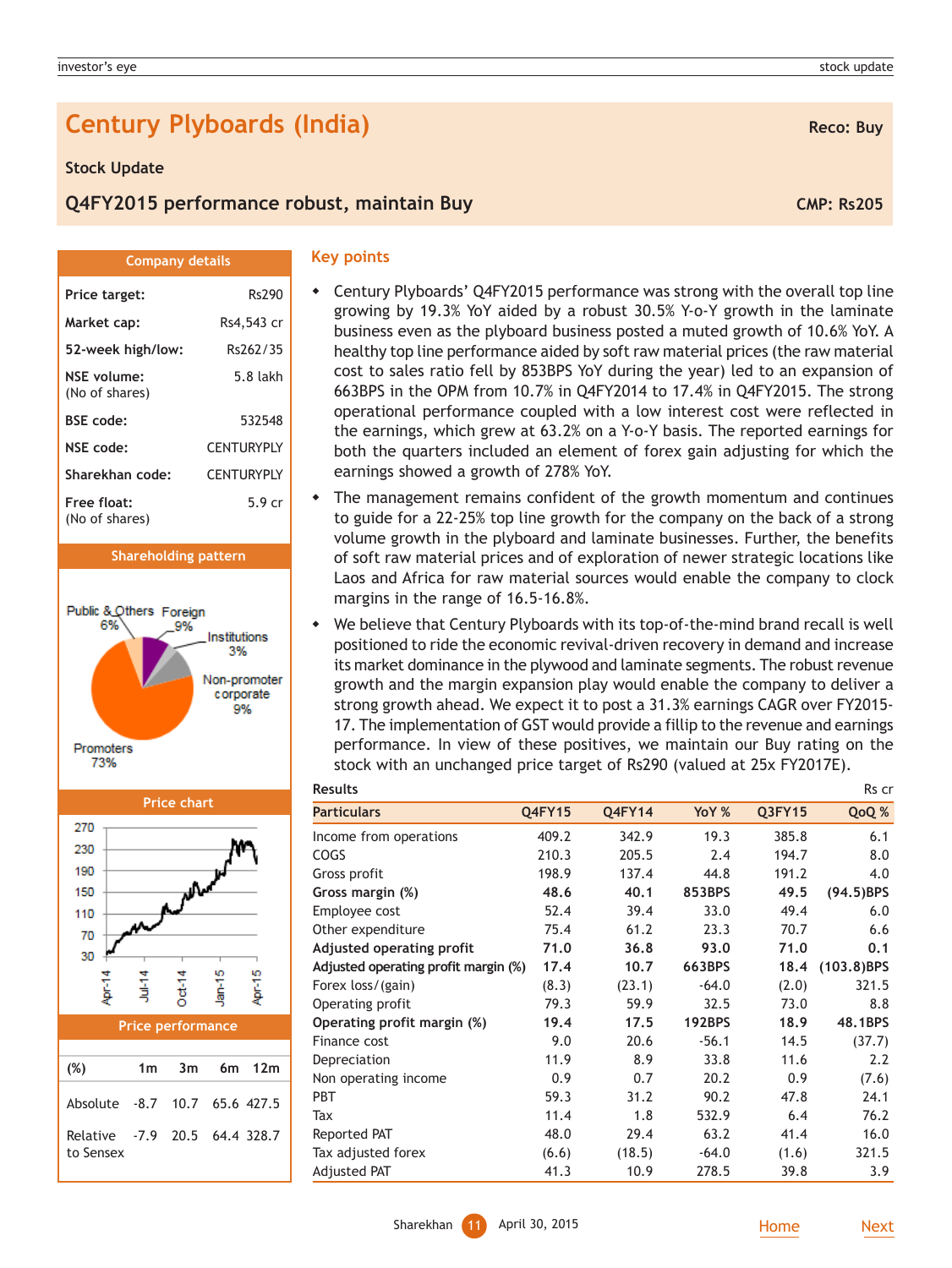#### investor's eye stock update the stock update of the stock update stock update stock update stock update stock update

#### **Valuations (consolidated)**

| <b>Particulars</b>   | <b>FY13</b> | <b>FY14</b> | <b>FY15</b> | <b>FY16E</b> | <b>FY17E</b> |
|----------------------|-------------|-------------|-------------|--------------|--------------|
| Net sales (Rs cr)    | 1,182       | 1,348       | 1,588       | 1,957        | 2,384        |
| Growth (%)           | (29)        | 14          | 18          | 23           | 22           |
| Adj EBITDA (Rs cr)   | 128         | 179         | 274         | 324          | 401          |
| EBITDA margin (%)    | 10.8        | 13.3        | 17.2        | 16.6         | 16.8         |
| Adjusted PAT (Rs cr) | 53          | 77          | 149         | 194          | 257          |
| Growth (%)           | (57)        | 47          | 94          | 30           | 32           |
| Adjusted EPS (Rs)    | 2.4         | 3.5         | 6.7         | 8.7          | 11.5         |
| PER(x)               | 83          | 76          | 30.6        | 23.5         | 17.8         |
| RoCE $(\%)$          | 7.1         | 15.4        | 23.5        | 25.4         | 25.8         |
| RoE(%)               | 11.7        | 23.1        | 40.8        | 36.2         | 33.7         |

## **Result highlights**

**Laminate business led the top line growth:** In Q4FY2015 the top line of Century Plyboards grew by 19.6% year on year (YoY), led by a strong 30.5% growth in the laminate business. Over the last three quarters, the laminate business has been growing rapidly averaging a growth of 30% YoY, led by improved capacity utilisation. For the quarter, the plyboard business posted a muted 10.6% yearon-year (Y-o-Y) growth, which was lower than expected. This moderation in growth of the plyboard business is on account of weak consumer demand and lack of offtake at the ground level. With an improvement in the consumer sentiment and uptake in the end-users, we expect the demand revival to get reflected in the results.

#### **Q4FY2015 revenue break-up (%)**



**Margins expanded led by soft raw material prices:** The core operating profit margin (OPM; excluding the impact of the foreign exchange [forex] gain) expanded by 663 basis points (BPS) YoY from 10.7% in Q4FY2014 to 17.4% in Q4FY2015. This strong improvement was mainly on account of savings on the raw material cost front. The raw material cost to sales ratio was down 853BPS YoY, resulting in an equal expansion in the gross profit margin. Consequently, a strong sales performance and a robust margin expansion together resulted in a 93% Y-o-Y growth in the core operating profit of the company.

#### **Q4FY2015 PBIT break-up**



### **Plyboard**

| <b>Particulars</b> | Q4<br><b>FY15</b> | Q4<br><b>FY14</b> | YoY<br>% | 03<br><b>FY15</b> | QoQ<br>%   |
|--------------------|-------------------|-------------------|----------|-------------------|------------|
| Top line           | 291.8             | 263.8             | 10.6     | 281.0             | 3.8        |
| <b>EBIT</b>        | 57.6              | 43.6              | 32.1     | 54.0              | 6.7        |
| EBIT margin $(\%)$ | 19.8              | 16.5              | 321BPS   | 19.2              | $(53)$ BPS |
| Capital employed   | 559.8             | 470.1             | 19.1     | 479.8             | 16.7       |
| ROCE(%)            | 41.2              | 37.1              | 405BPS   | 45.0              | 385BPS     |

| Laminate           |                   |                   |          |                               |               |  |
|--------------------|-------------------|-------------------|----------|-------------------------------|---------------|--|
| <b>Particulars</b> | Q4<br><b>FY15</b> | Q4<br><b>FY14</b> | YoY<br>% | Q <sub>3</sub><br><b>FY15</b> | QoQ<br>%      |  |
| Top line           | 80.5              | 61.7              | 30.5     | 71.6                          | 12.4          |  |
| <b>EBIT</b>        | 6.5               | 3.3               | 94.7     | 5.1                           | 26.9          |  |
| EBIT margin $(\%)$ | 8.0               | 5.4               | 265.0BPS |                               | 7.1 (91.8)BPS |  |
| Capital employed   | 170.5             | 162.2             | 5.1      | 181.0                         | (5.8)         |  |
| RoCE $(\%)$        | 15.2              | 8.2               | 698BPS   | 11.2                          | 34.8BPS       |  |

| <b>CFS</b>         |                   |                   |          |                   |             |
|--------------------|-------------------|-------------------|----------|-------------------|-------------|
| <b>Particulars</b> | Q4<br><b>FY15</b> | Q4<br><b>FY14</b> | YoY<br>% | 03<br><b>FY15</b> | QoQ<br>%    |
| Top line           | 17.4              | 12.0              | 45.0     | 18.6              | (6.2)       |
| <b>EBIT</b>        | 6.0               | 2.8               | 112.9    | 6.0               | (0.8)       |
| EBIT margin $(\%)$ | 34.2              | 23.3              | 1.092BPS | 32.3              | $(187)$ BPS |
| Capital employed   | 60.0              | 62.0              | (3.3)    | 60.2              | (0.3)       |
| RoCE $(\%)$        | 39.8              | 18.1              | 2.171BPS | 40.0              | $(0.4)$ BPS |

**Reported earnings grew by 63.2% YoY:** The strong operational performance coupled with a low interest cost (down 56.1% YoY and 37.7% QoQ) was reflected in the earnings, which grew at 63.2% YoY. The reported earnings for both the quarters included an element of forex gain adjusting for which the earnings grew 278% YoY.

### **Key management takeaways**

• *Particle board unit to be set up in Chennai:* A particle board plant will be set up at the company's Chennai factory with a capacity of 180 tonne cubic metre per